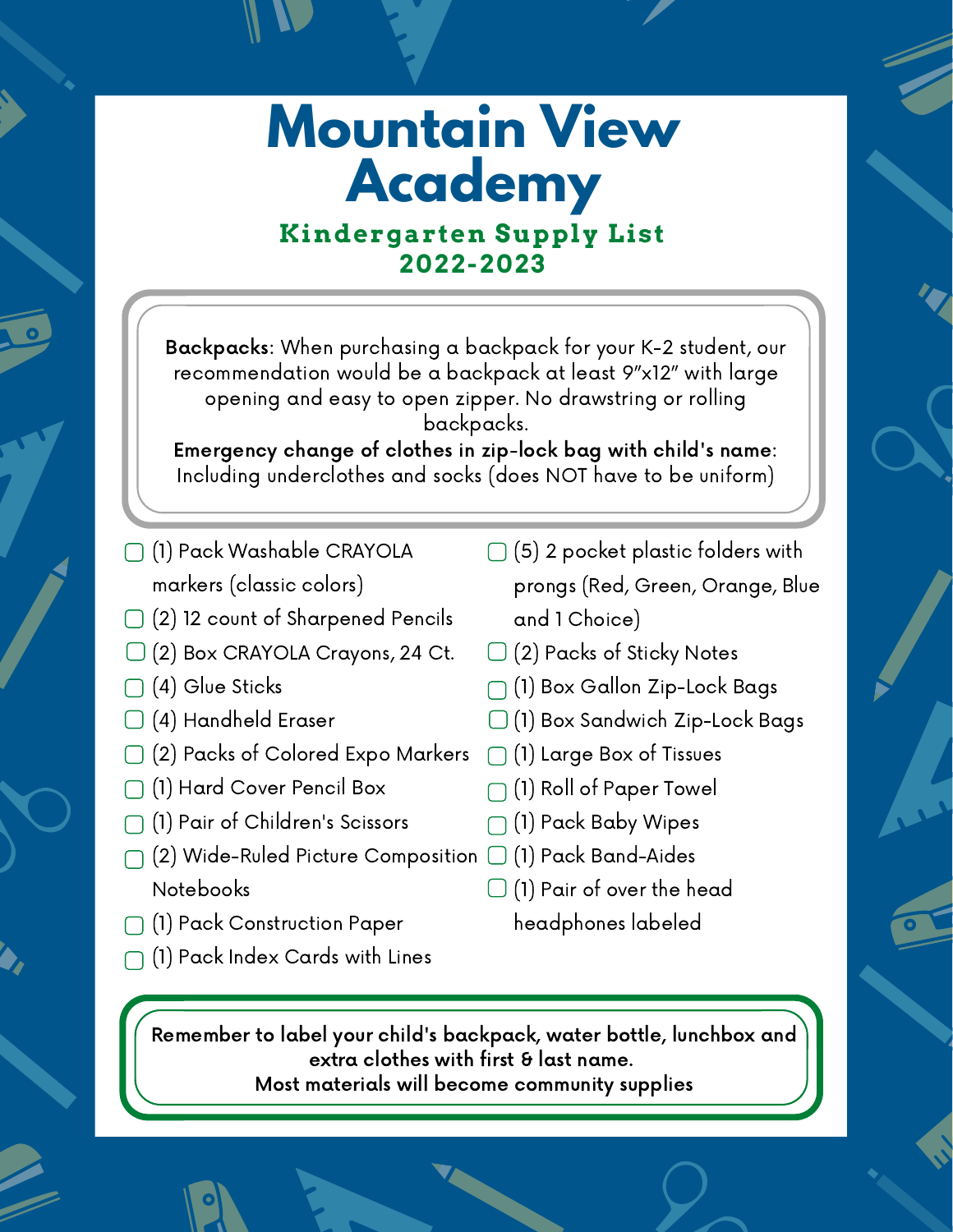#### **1st Grade Supply List 2022-2023**

Backpacks: When purchasing a backpack for your K-2 student, our recommendation would be a backpack at least 9"x12" with large opening and easy to open zipper. No drawstring or rolling backpacks.

Emergency change of clothes in zip-lock bag with child's name: Including underclothes and socks (does NOT have to be uniform)

- (1) 4 Pack of Elmer's Glue Sticks
- (2) Pink Erasers
- (1) Pair of Children's Scissors
- (1) Box CRAYOLA Crayons, 24 Count (1) Primary Composition
- (1) Box Colored Pencils
- (1) Box CRAYOLA Markers
- (1) 4 Count of Dry Erase markers, assorted colors
- (1) 24 count of Sharpened #2 Pencils
- (1) 2 Pack Yellow Highlighters
- (3) 2 Pocket Folders
	- (1 green, 1 red, and 1 blue)
	- Notebook
- $\bigcap$  (2) Large Box of Tissues
- $\bigcap$  (1) Roll of Paper Towels
- $\Box$  (1) Water Bottle with name
- $\Box$  (2) Containers Clorox Wipes
- $\Box$  (1) Pair of headphones labeled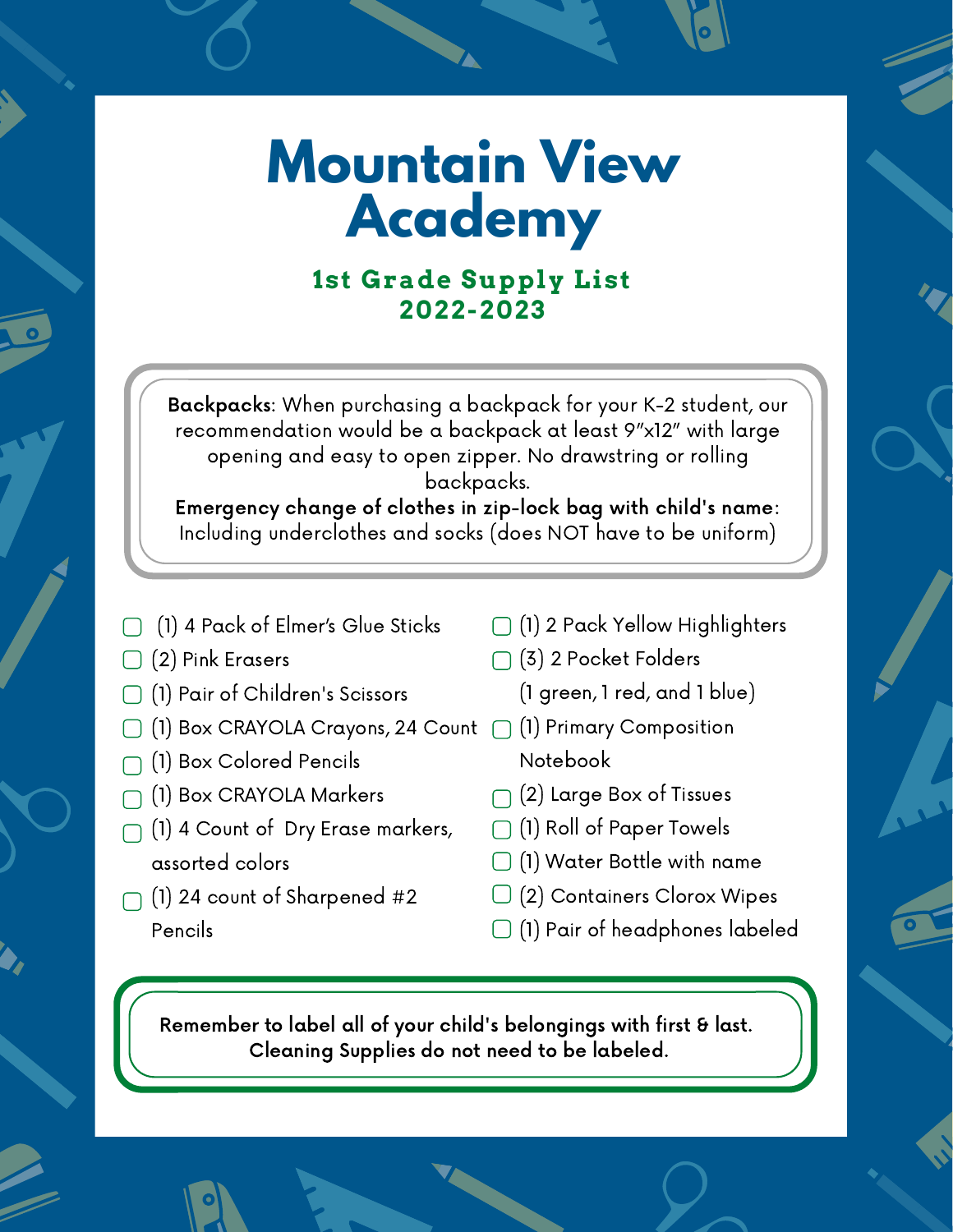#### **2nd Grade Supply List 2022-2023**

Backpacks: When purchasing a backpack for your K-2 student, our recommendation would be a backpack at least 9"x12" with large opening and easy to open zipper. No drawstring or rolling backpacks please

- (1) Box of wide washable CRAYOLA markers (classic colors)
- $\Box$  (3) Dozen #2 pencils
- (1) Pair of Children's Scissors
- $\Box$  (2) Primary Composition Notebooks
- (1) 1 Inch Binder
- $\bigcap$  (1) Large Elmer's glue stick
- (1) Yellow Highlighter
- $\Box$  (3) Large Black Dry Erase Markers
- (3) 2 Pocket Folders (any color)
- (2) Large Pink Erasers
- $\bigcap$  (2) Large Box of Tissues
- $\Box$  (1) Water Bottle with name
- $\Box$  (2) Rolls of Paper Towels
- $\Box$  (1) Container Clorox Wipes
- (1) Bottle Hand Sanitizer
- $\bigcap$  (1) Pair of headphones labeled

#### \*SOME OF THESE MATERIALS WILL BECOME COMMUNITY **SUPPLIES**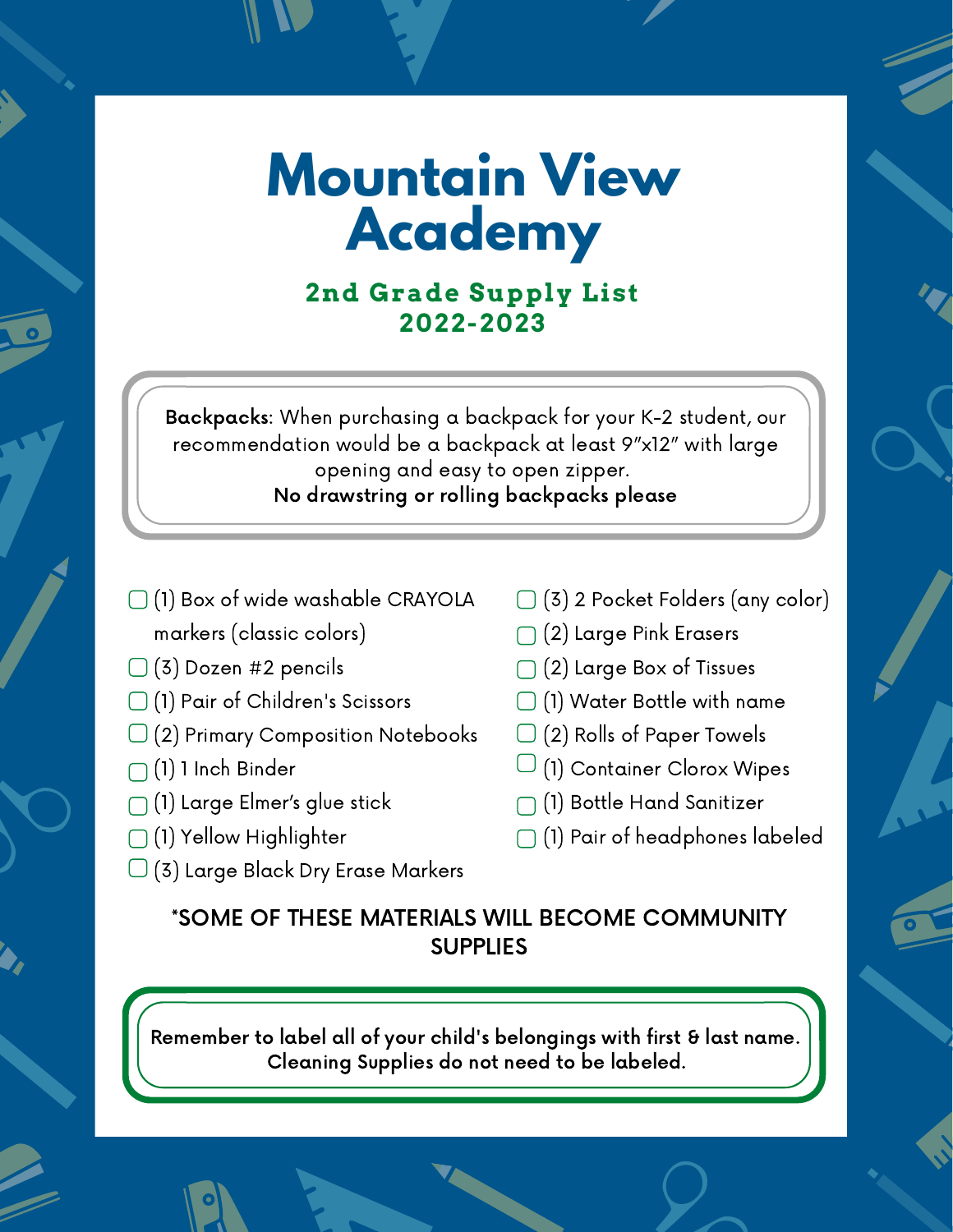#### **3rd Grade Supply List 2022-2023**

- Last Names: A-L
- (1) Gallon Size Zip-lock Bag
	- (1) Pack Sticky Notes
		- Last Names: M-Z
		- (1) Pack Baby Wipes
	- (1) Pack Index Cards
- $\Box$  (4) Dozen sharpened #2 Pencils
- $\bigcap$  (4) Yellow Highlighters
- (1) Child's Scissors
- (1) 4 Pack of Glue Sticks
- (1) Box Colored Pencils
- (1) Box CRAYOLA Markers
- $\bigcap$  (2) Pack of Wide Ruled Notebook Paper
- $\bigcap$  (6) Thick Black Dry Erase Markers
- $\bigcap$  (2) Composition Notebooks
- $\bigcap$  (2) Single Subject Notebooks
- (1) Large Pencil Pouch
- (5) Plastic Folders
	- (blue, green, red, yellow, child's choice)
- (3) Boxes of Tissues
- $\bigcap$  (2) Rolls of Paper Towels
- $\bigcap$  (2) Clorox Wipe Containers
- $\bigcap$  (1) Backpack (NO wheels)
- $\bigcap$  (1) Water Bottle with name
- $\bigcap$  (1) Pair of headphones labeled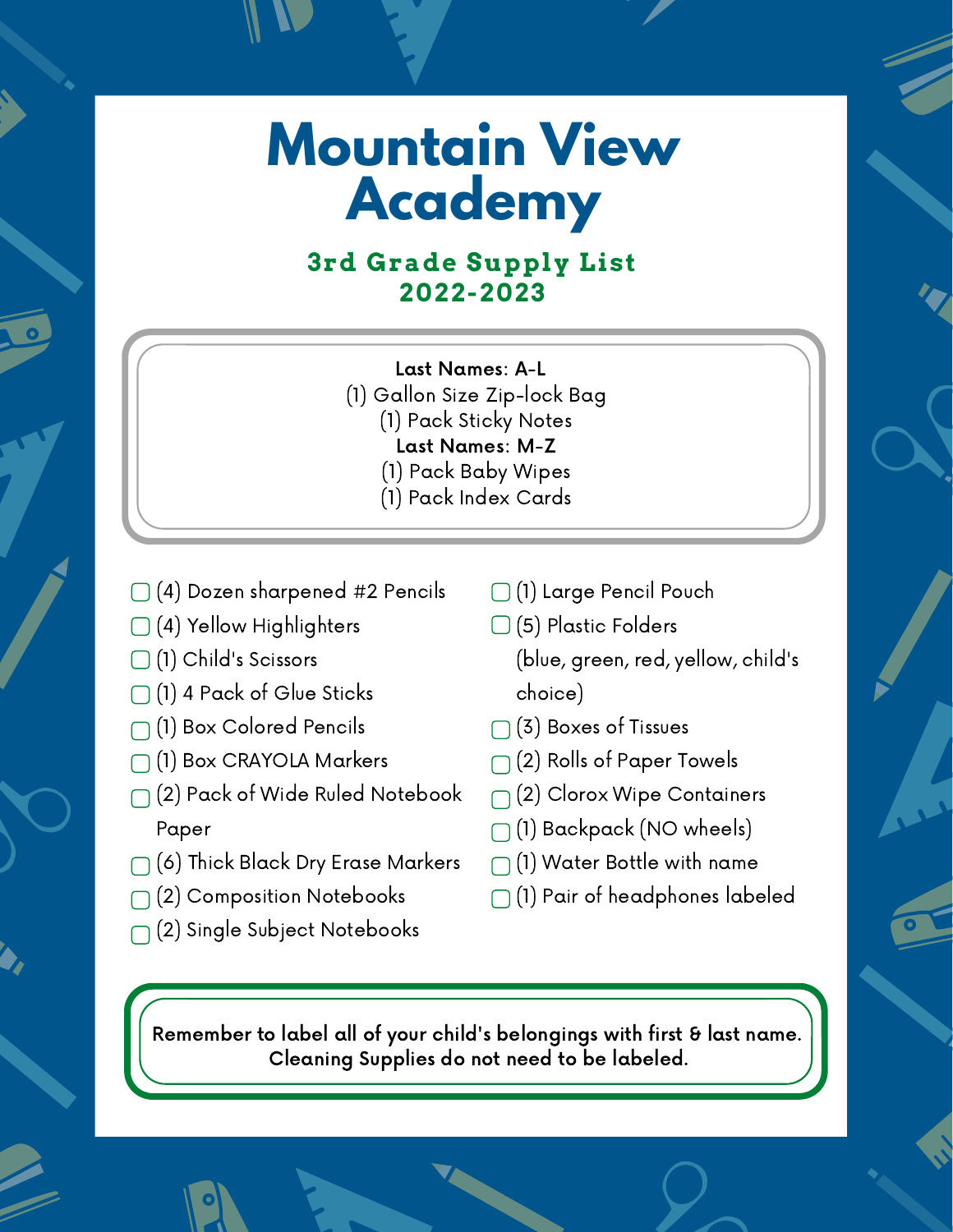#### **4th Grade Supply List 2022-2023**

Boys: (1) Quart Size Zip Bags Girls (1) Gallon Size Zip Bags

- (5) Dozen sharpened #2 Pencils
- (1) 4 Pack of Yellow Highlighters
- (1) Child's Scissors
- (1) Box Colored Pencils
- (1) Box CRAYOLA Markers
- (1) Pack of Wide Ruled Notebook Paper
- $\bigcap$  (4) 4 Pack Black Dry Erase Markers
- (3) College Ruled Spiral Notebooks
- (1) Pack of Lined Index Cards
- (4) Plastic Folders (blue, red, yellow & child's choice)
- $\bigcap$  (4) Packs of Sticky Notes
- (1) Pack of Glue Sticks
- (1) Large Pencil Pouch
- (3) Boxes of Tissues
- (2) Hand Sanitizer
- (1) Roll of Paper Towels
- (2) Clorox Wipe Containers
- $\bigcap$  (1) Backpack (NO wheels)
- (1) Water Bottle with name
- (1) Pair of headphones labeled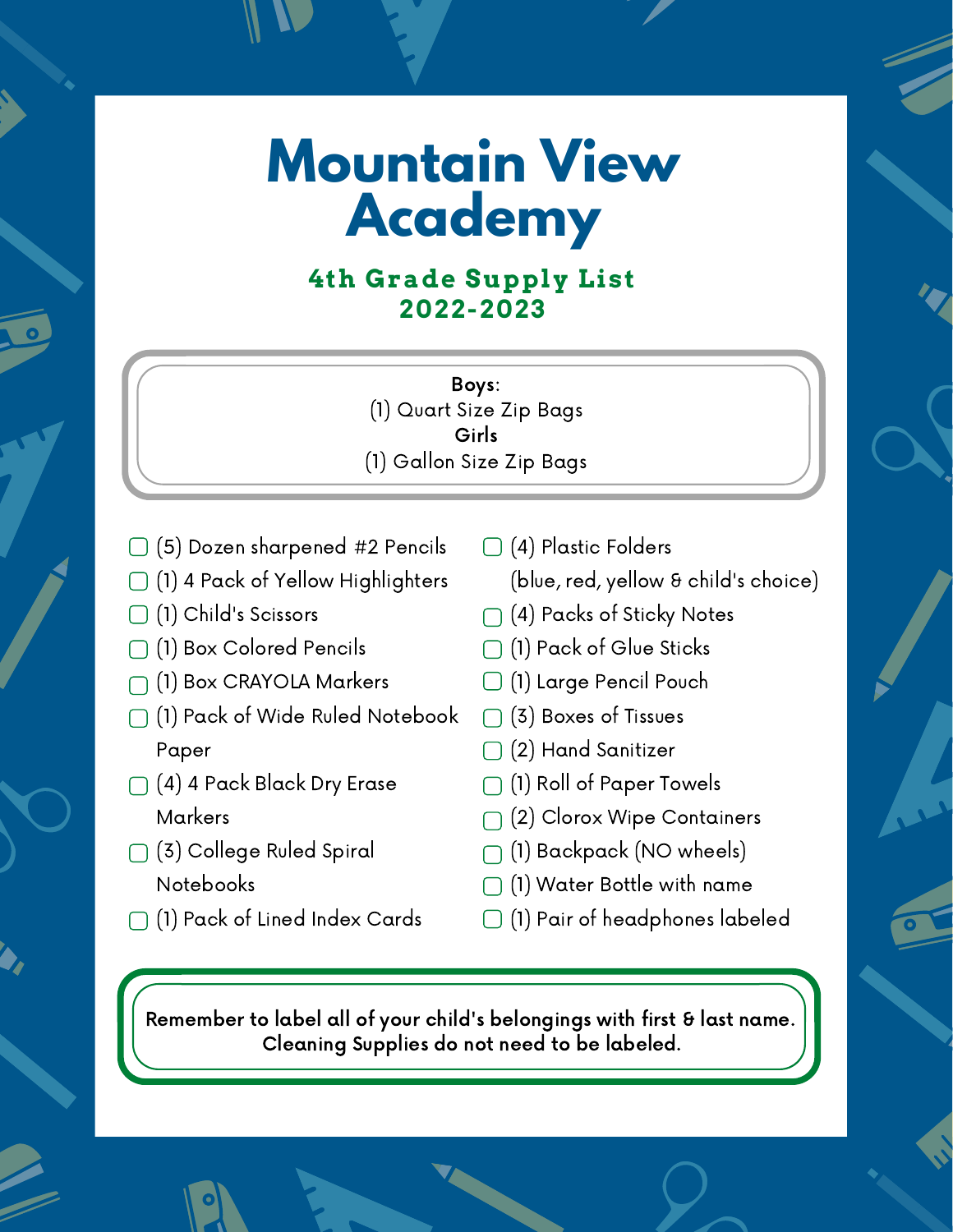#### **5th Grade Supply List 2022-2023**

Last Names: A-L (1) Gallon Size Zip-lock Bag Last Names: M-Z (1) Pack Baby Wipes

- (5) Dozen sharpened Pencils
- $\Box$  (1) 4 Pack of Highlighters
- $\Box$  (1) Scissors
- (1) 4 Pack of Glue Sticks
- (1) Box Colored Pencils
- (2) Packs of Wide Ruled Notebook Paper
- $\Box$  (4) Pack Dry Erase Markers
- (1) Composition Notebook
- (2) Large Pink Erasers
- (1) 12 Pack CRAYOLA Markers
- (2) Spiral Notebooks Wide Ruled
- (5) Hole-Punched Plastic Folders
- (2) Packs of Colored Index Cards
- (1) Large Pencil Pouch
- (3) Boxes of Tissues
- $\bigcap$  (2) Hand Sanitizer
- $\bigcap$  (2) Rolls of Paper Towels
- (2) Clorox Wipe Containers
- (1) Backpack (NO wheels)
- $\bigcap$  (1) Water Bottle with name
- $\bigcap$  (1) Pair of headphones labeled